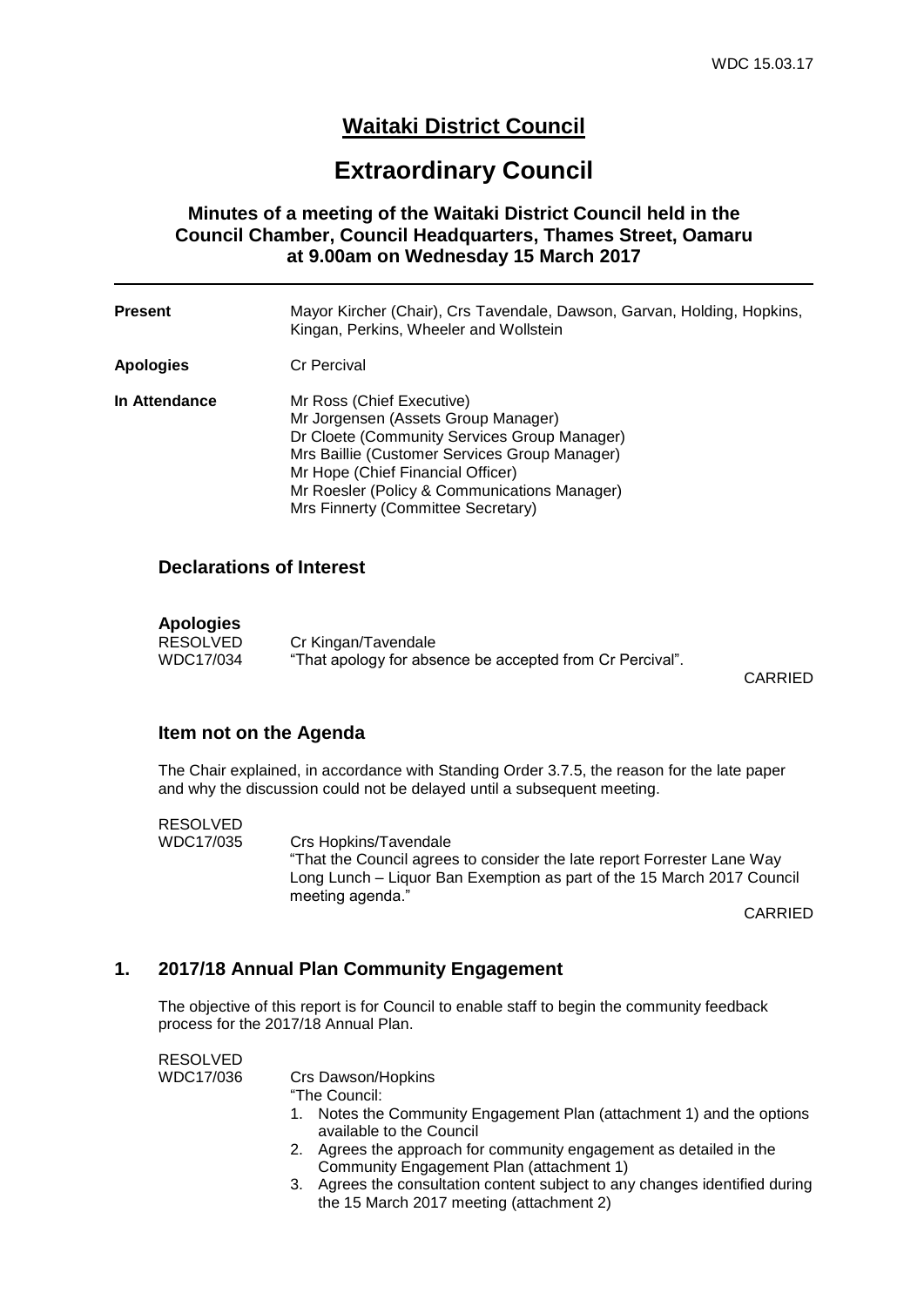4. Delegates to the Communication Portfolio the ability to approve any refinement to the consultation material based on the 15 March 2017 Council meeting feedback.

CARRIED

### **2. Section 17A Review – Phase II**

Section 17A of the Local Government Act 2002 requires all councils to undertake reviews of the cost-effectiveness of current arrangements for delivering services unless a legal or cost-benefit exemption applies. The first reviews must be completed by August 2017.

Reviews must consider specific options which would involve one or more other councils, including jointly owned council controlled organisations (CCOs) or shared services arrangements. This is one reason the Otago Mayoral Forum resolved in November 2016 to coordinate service reviews across the six Otago councils, including the Otago Regional Council.

A high-level review provided to the Otago Mayoral Forum recommended conducting detailed reviews of three regional activity groups, namely Solid Waste, Waterways and Harbours, and Regulatory Services, as the regional benefits of these detailed reviews had a strong potential to exceed the costs of review. It was also recommended that further assessment of the potential regional benefits for two activity groups namely Three Waters and Land Transport be undertaken. A regional review of Civil Defence and Emergency Management was separately concluded.

The Otago Mayoral Forum accepted these recommendations on 11 November 2016. It is recommended that each Otago council now confirm or decline to participate in the recommended detailed regional reviews. It is also recommended each council consider whether any further reviews will be undertaken independently before August 2017.

RESOLVED

WDC17/037 Crs Hopkins/Wollstein

"That Council:<br>1 **Annroy** 

- Approves the Council's participation in detailed regional service reviews of Solid Waste, Regulatory Services and Waterways and Harbours under section 17A(1) of the Local Government Act 2002.
- 2 **Notes** that a number of other potential future reviews have been identified and that further assessment of the potential regional benefits of reviews of Three Waters and Land Transport will be undertaken.
- 3 **Decides** not to conduct any other reviews under section 17A(1) of the Local Government Act 2002 before August 2017, for the reason in section 17A(3)(b) of the Local Government Act 2002.
- 4 Notes that the Waitaki District Council funding contribution to this collaborative review is relatively minor and will be met from the existing consultancy budget."

CARRIED

#### **3. RMA Delegation**

A delegation to staff is required to resolve the Oceana Gold Ltd, Coronation North appeals through a consent order.

RESOLVED<br>WDC17/038

Crs Hopkins/Wollstein "That Council delegate to the Planning Manager the power to resolve the two appeals lodged to the Oceana Gold Ltd Coronation North consents."